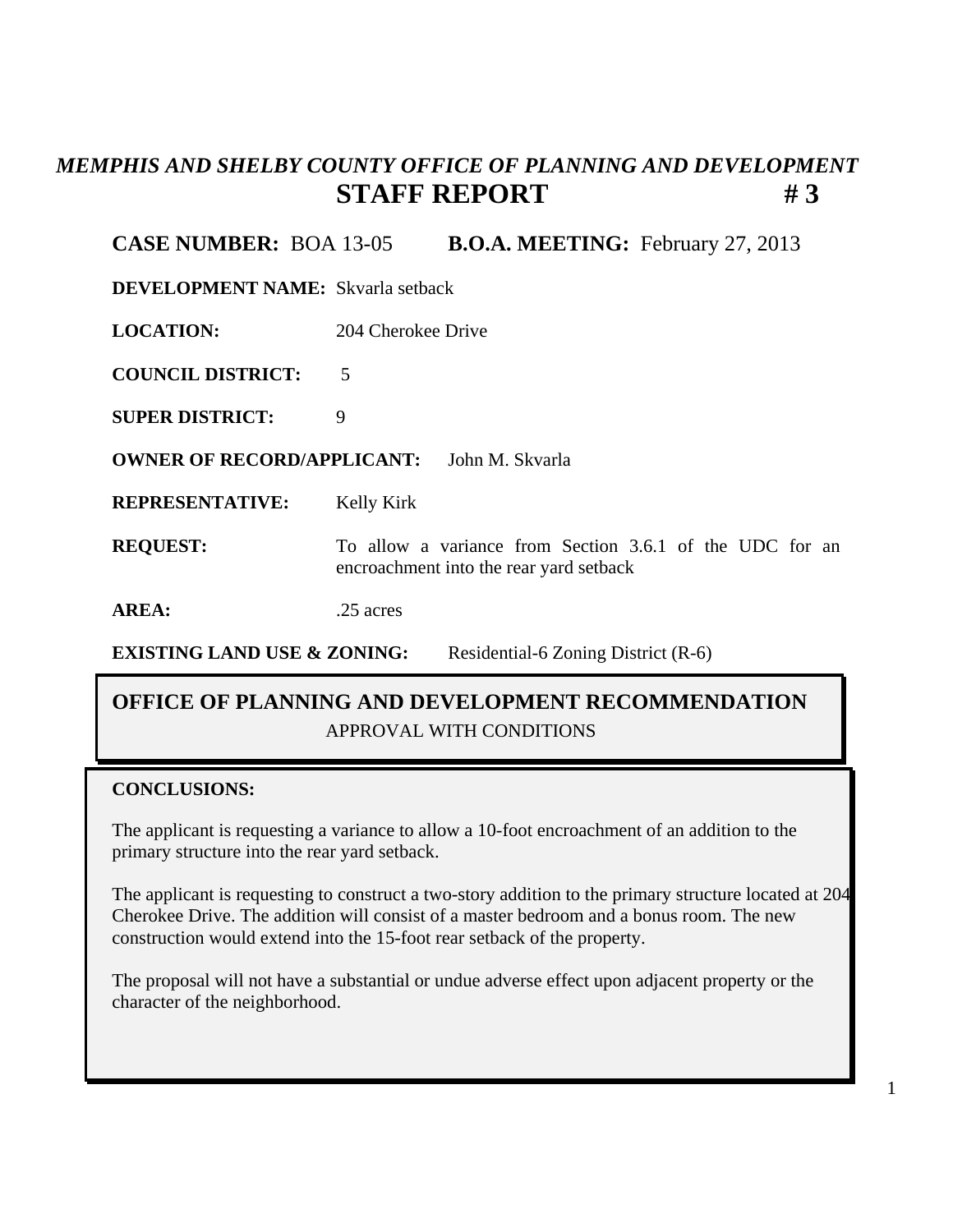#### **LAND USE AND ZONING MAP**



**SURROUNDING LAND USES AND ZONING:**

**North:** Residential **East:** Residential **South:** Residential **West:** Residential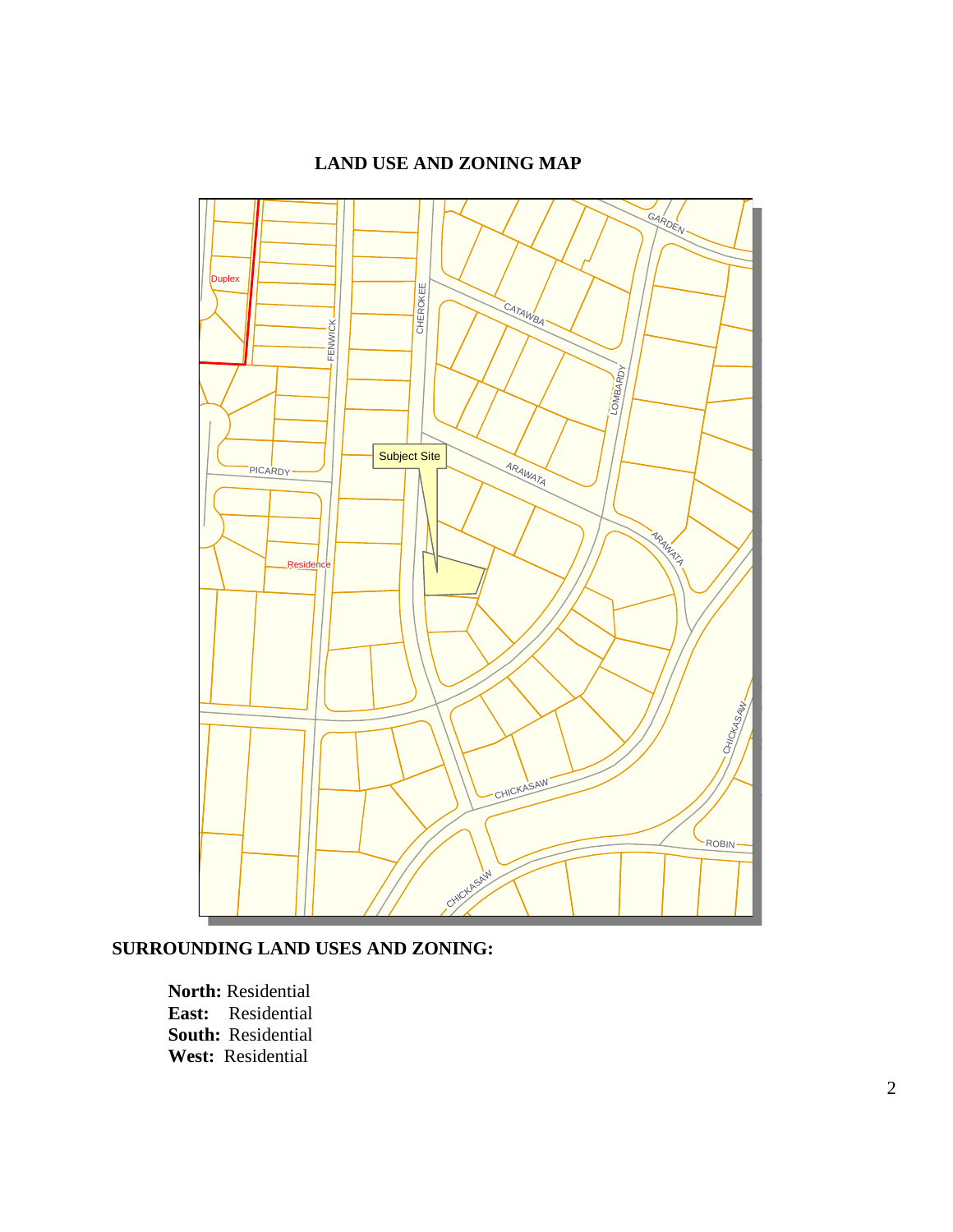# **Aerial of Site**



The subject site has frontages along Cherokee Drive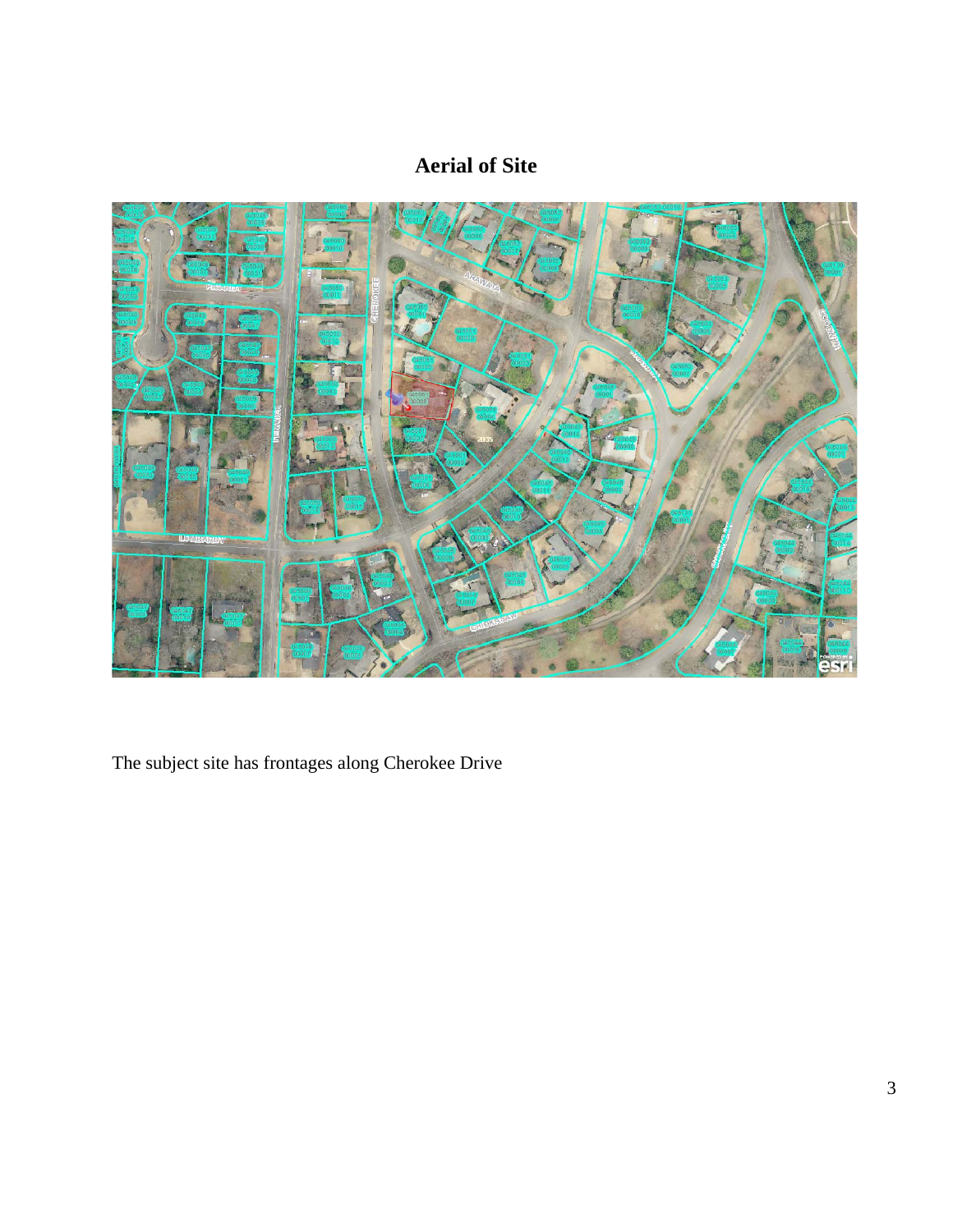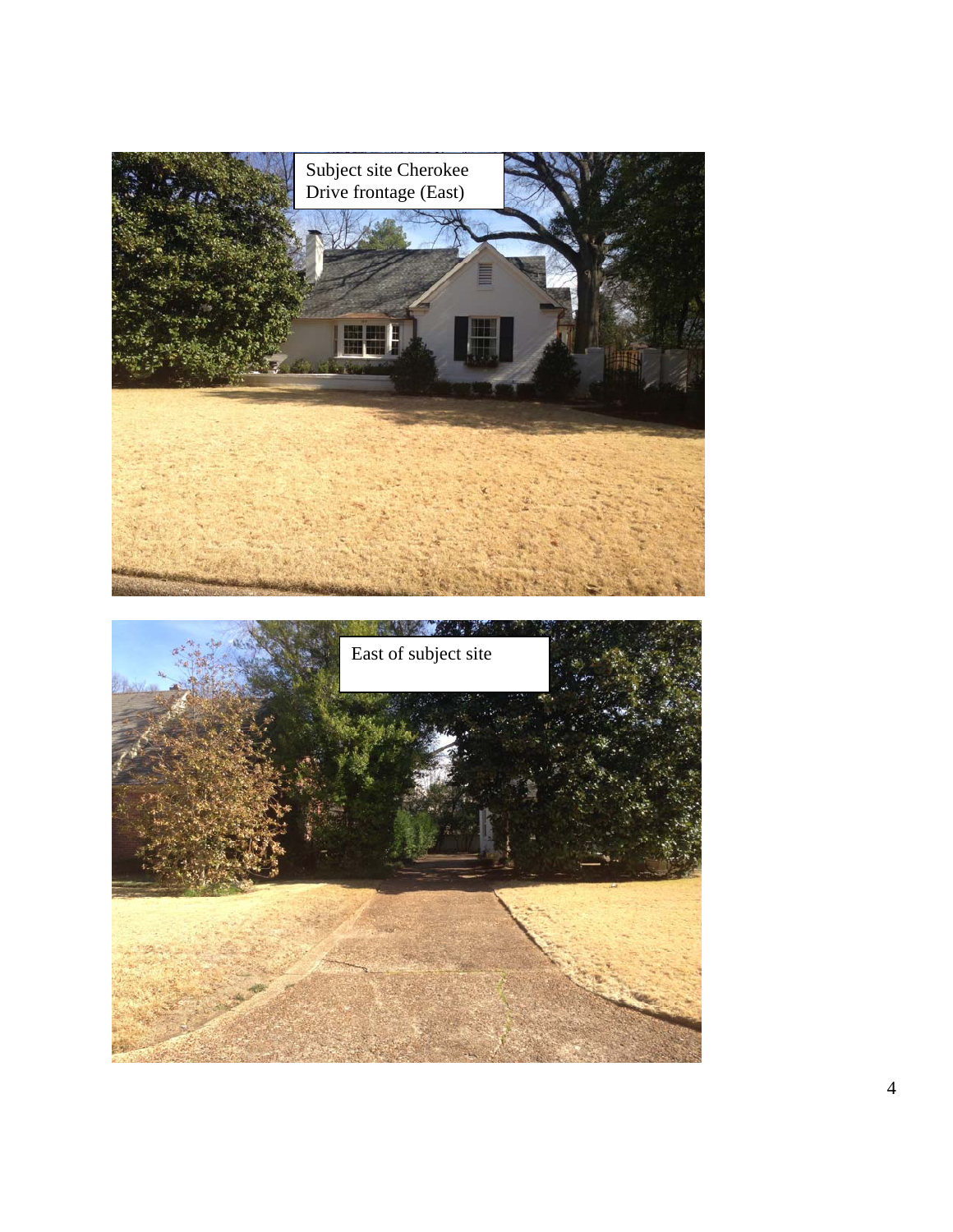

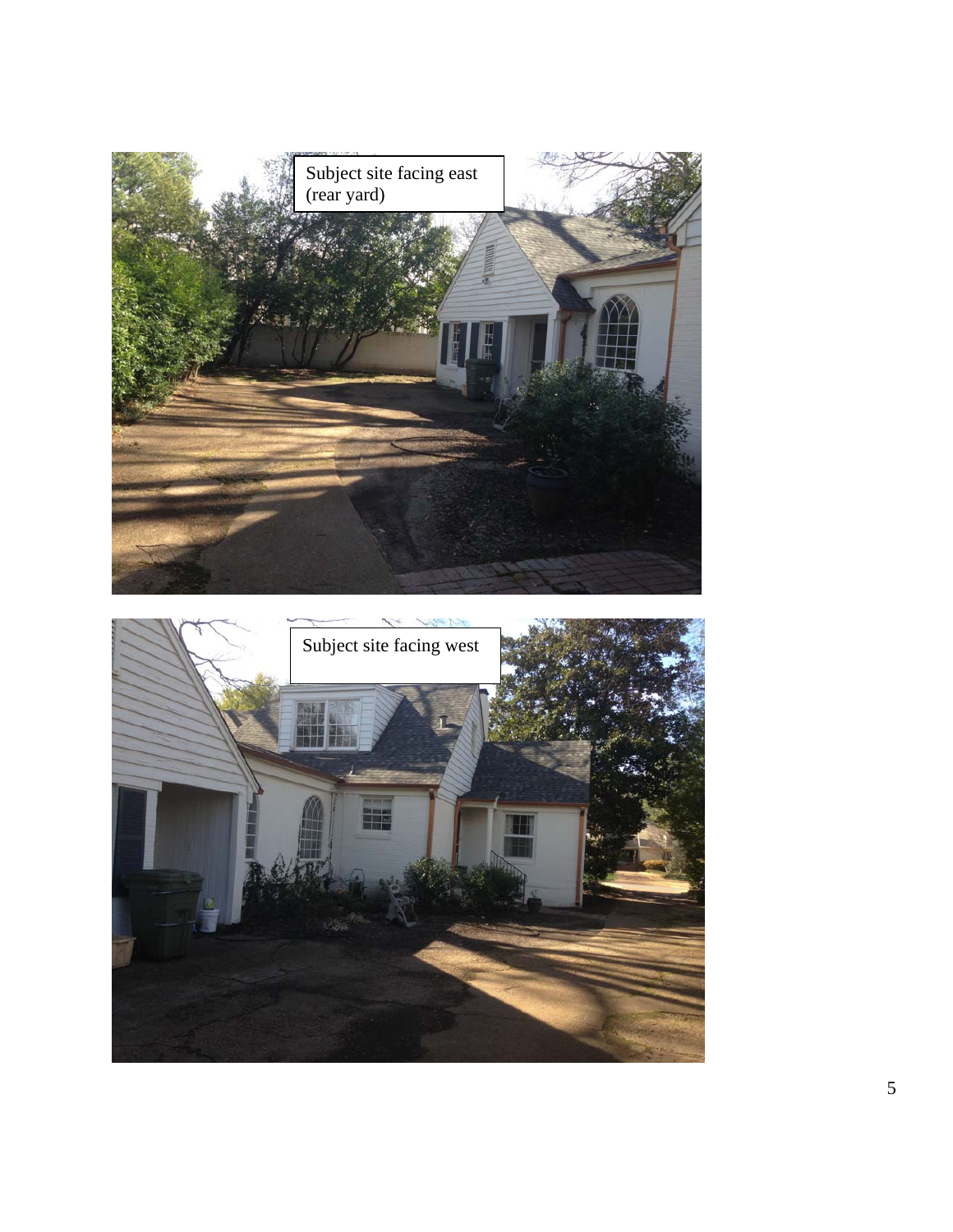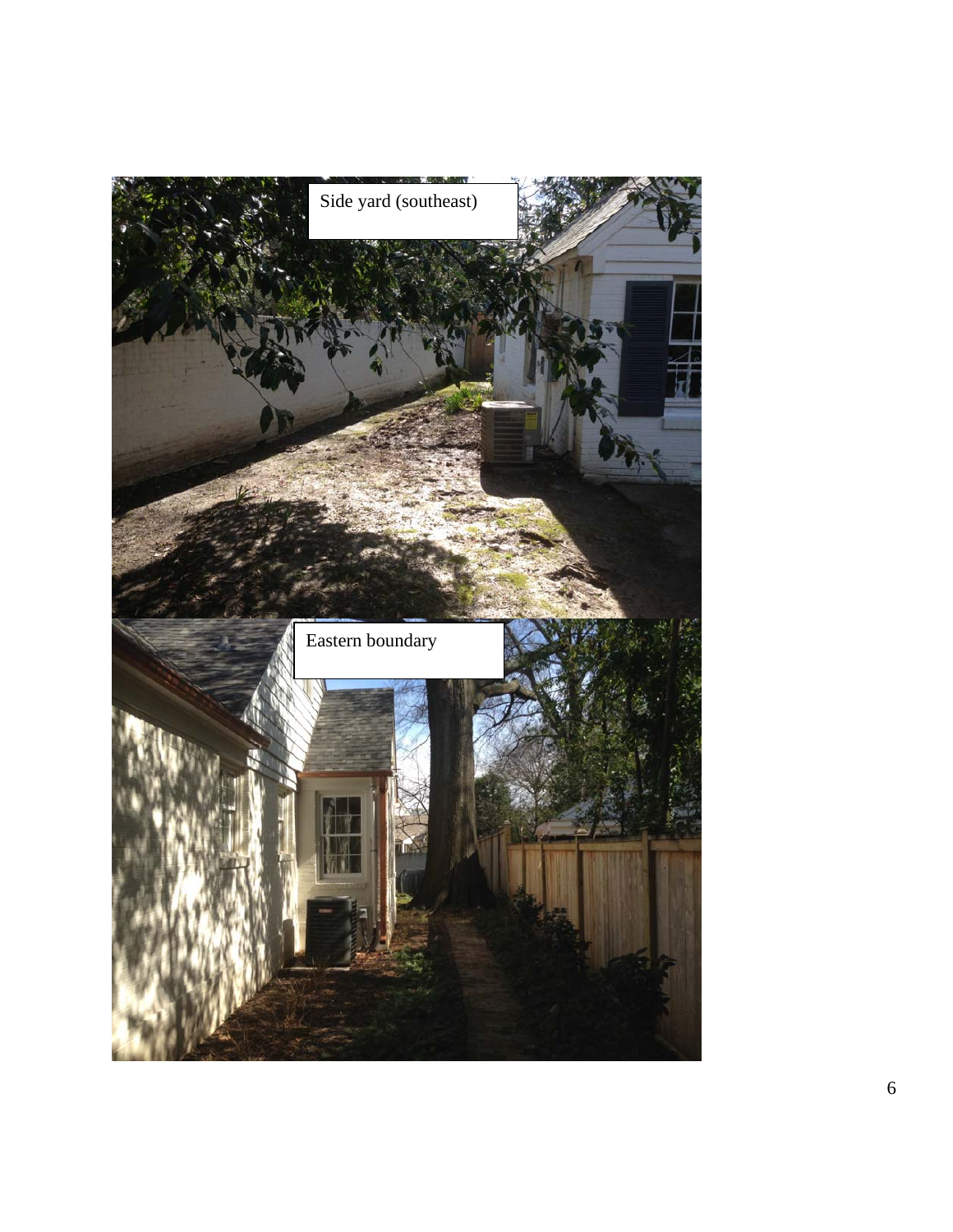### **STAFF ANALYSIS:**

This application is a request for a variance within the R-6 Zoning District. The applicant requests to allow an addition to the primary structure to extend into the rear yard setback. The site is located at 204 Cherokee Drive.

The applicant proposes to construct a two-story addition to the existing home. The addition to the home will consist of a master bedroom in addition to an attached garage on the ground floor and a bonus room on the second-story. Currently, the home located at 204 Cherokee Drive is approximately 2,391-square-feet and the addition to the home would net an additional 824 square-feet of heated space.

The existing home was constructed during the late 1930's and the lot in its current setting when combined with the Section 3.6.1 rear yard setback standards, restrict most additions to the property owners home. The home in its current setting jogs along the rear yard setback as do many of the homes within the community. The applicant has worked with an architect to design additions to the home that will continue to afford the neighbors abutting the property the ability to maintain their privacy. The property's existing landscaping acts as screen which will limit visibility of the new addition from the Cherokee street frontage and soften the view of the new construction to the abutting lots.

The single-family residential districts are intended to accommodate one single-family detached principal dwelling unit per lot. These districts should be applied in areas where the land-use pattern is predominately single family residential or where such a land use pattern is desired in the future.

#### Variances:

To allow a variance from Section 3.6.1 of the UDC for an encroachment into the rear yard setback.

The applicant will preserve and maintain existing plantings to the property and will not install windows facing west on any new additions to the home above the first-story.

The proposal is compatible with other developments in the immediate area and is supported by the UDC Paragraphs  $9.22.6A(1,4,5)$ :

• Unusual characteristics of the property. The property is unusual in that it exhibits at least one of the following exceptional physical features as compared to other properties located in the same zoning district: exceptional topographic conditions, exceptional narrowness, exceptional shallowness, exceptional shape or any other extraordinary and exceptional situation or condition;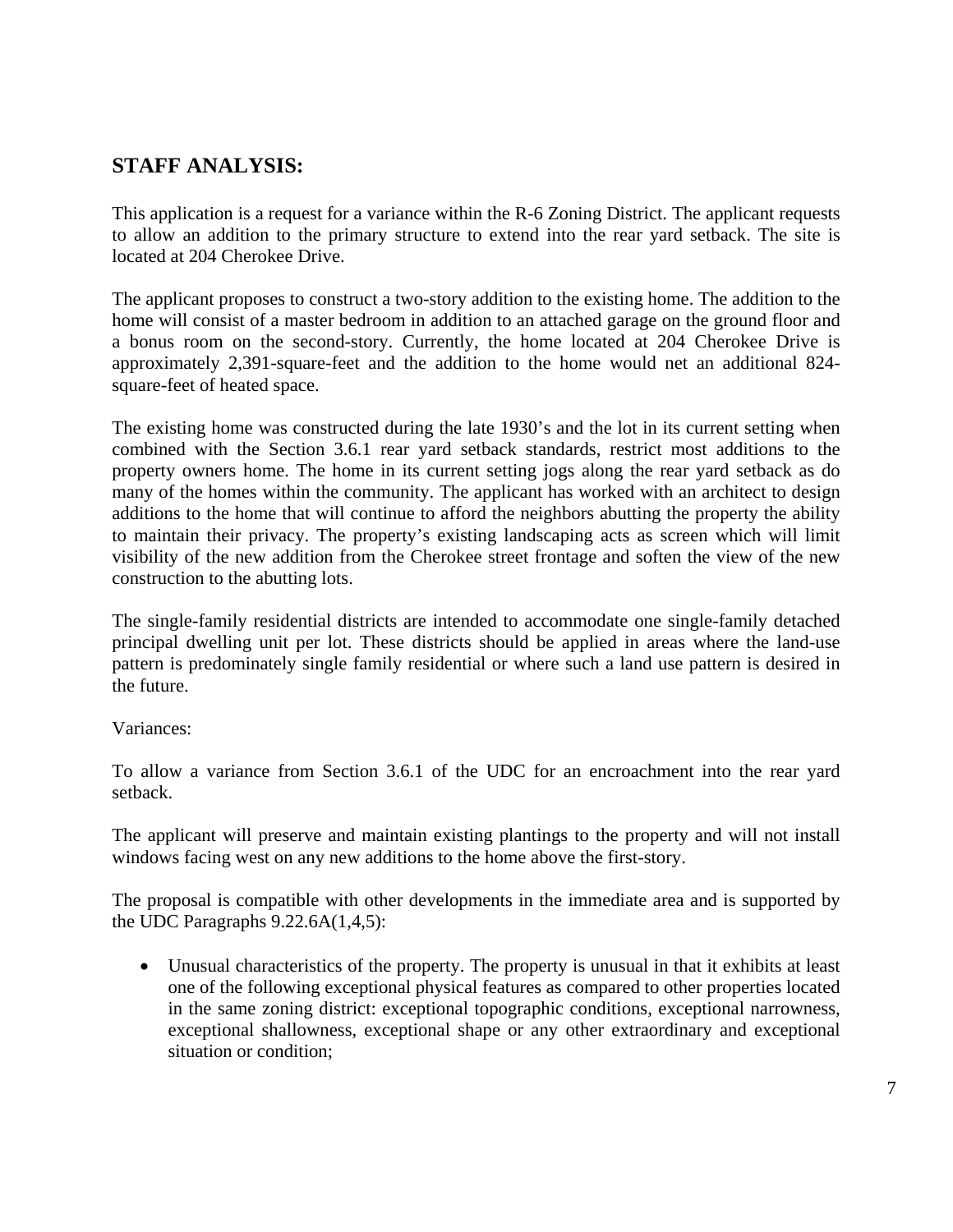- That a variance from the strict application of this Code may be granted without substantial detriment to the public good and without substantially impairing the intent and purpose of an adopted plan and this Code;
- The requested variance will be in harmony with the purpose and intent of this development code and will not be injurious to the neighborhood or to the general welfare.

### **RECOMMENDATION:** Approval with Conditions

- 1. The subject site shall comply with the site plan as submitted.
- 2. The applicant shall not install windows facing west on any new addition to the home above the first-story.
- 3. The applicant shall maintain and preserve the existing plantings and trees to the home to serve as a buffer for the new additions to the home.
- 4. The applicant shall maintain that neither the eight-inch sanitary sewer nor its five-foot easement is encroached upon at the rear east property line.